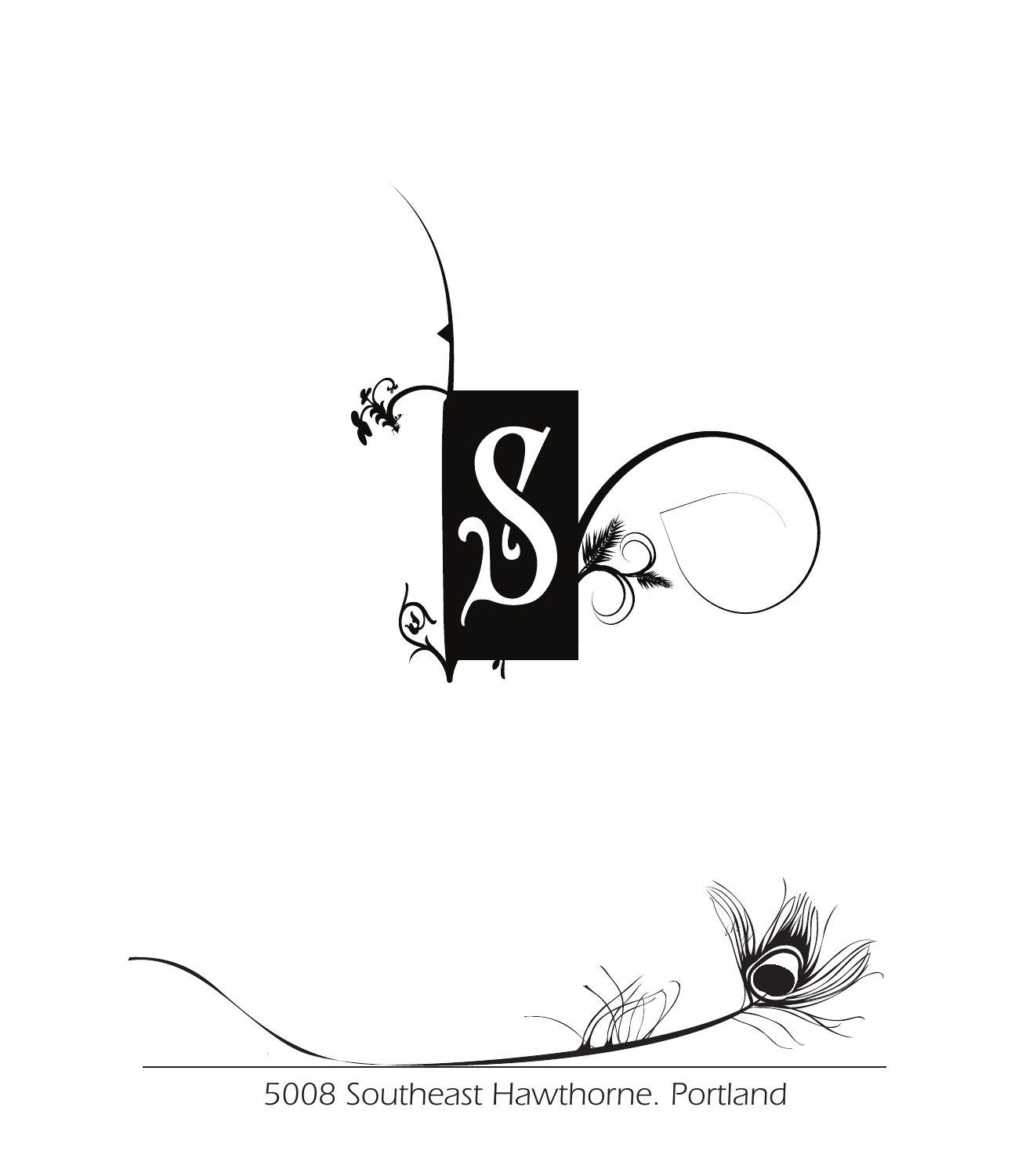

**The Most Popular Drink.**

*Vodka, lime, coconut, orgeat, Shirley Temple Soda, Pop Rocks. Slushy.*

#### **Might I Suggest...**

*Rums, lime, Accompani Mari Gold, sunflower seed orgeat. Rocks.* 

#### **Devil's Lettuce.**

*Gin, Strega, Green Chartreuse, lemon, romaine, celery, mint. Rocks.*

#### **Not An Espresso Martini.**

*Vodka, Fernet-Vallet, cold brew concentrate, salted brown sugar. Up.*

#### **Summer of George.**

*Amaro CioCiarro, hight proof bourbon, acid OJ, faux croix. Rocks.*

*Jamaican rum, lime, apricot, caraway, cumin. Up.*

#### **Do It Live!**

#### **Going Up?**

*Serrano tequila, lime, cilantro. Up, salt.*

**Aquarian.** *Mezcal, Campari, lime, passionfruit, red tea syrup. Rock.*

**Fake News.** *Tequila, mezcal, Calisaya, maraschino, bitters, lemon twist. Rock.*

#### **Seasonal Manhattan.** *Japanese whisky, rosé vermouth, creme de cacao, Polynesian kiss*

*bitters, Up.*

#### *RELAX! Add a full spectrum CBD shot to any cocktail for \$3*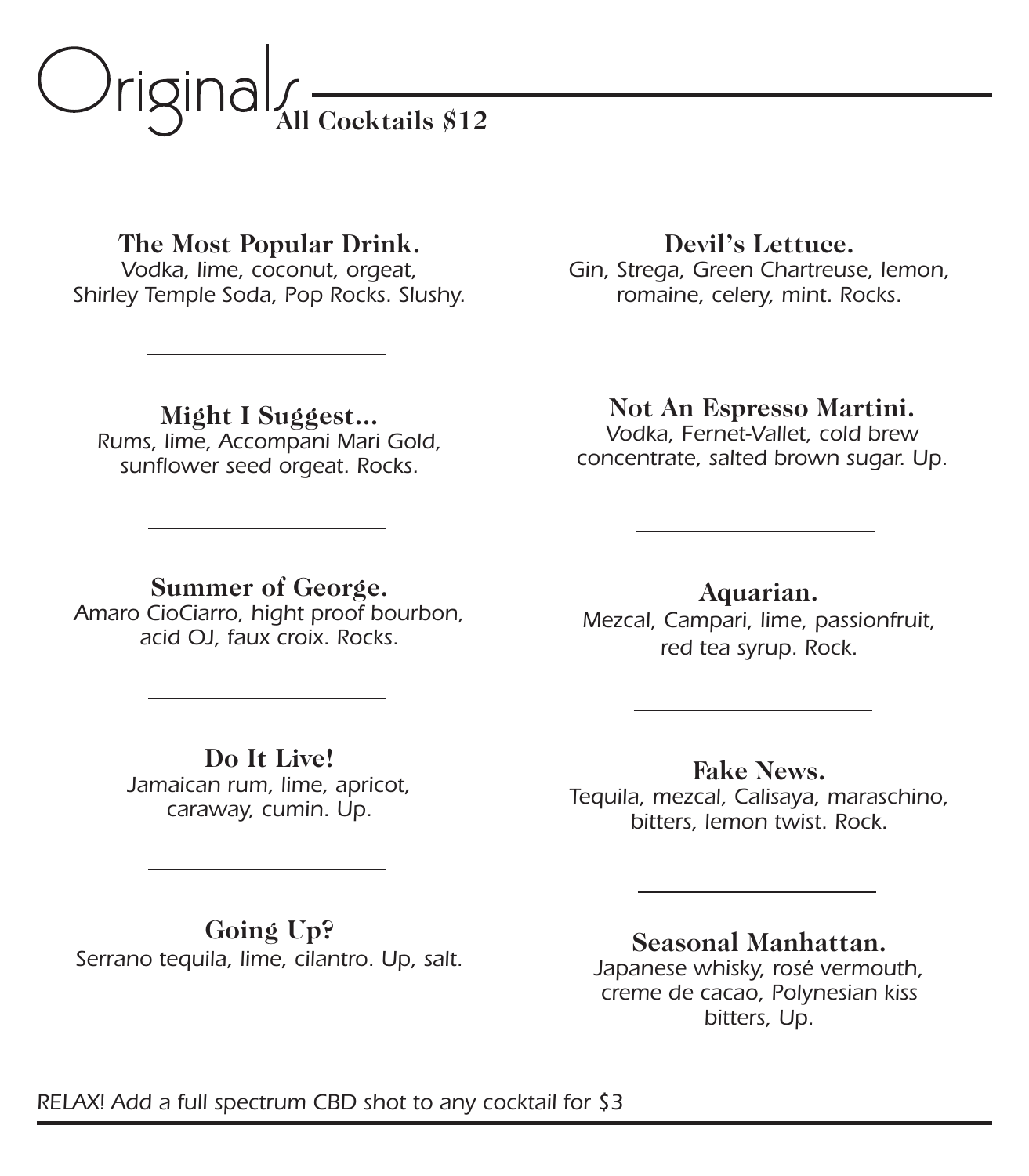#### **Lounge Singer (Redux).**

*Cedar and fig infused rye, bourbon, sweet vermouth, Zwack, orange bitters. Rock.*

#### **Witchy Vibes.**

*Vodka, pisco, crème de violette, lemon, balsamic, egg white. Lavender-black salt, up.*

**Middle Child.**

*Jamaican rum, Campari, chinato, coffee liquor. Rock.* 

#### **No Respect.** *Scotch, Jamaican rum, Amaro Abano,*

*Banane du Brésil, chocolate bitters, applewood smoke. Rock.*

#### **The Backhand.**

*Bourbon, fernet, cardamom, reduced orange, whiskey bitters. Rock.*

#### **Black Truffle Martini.** *Gin, French vermouth, black truffle, olives. Up.*

#### **Sapphire Roulette.** *Can't decide? We'll pick for you!*

#### **The Professor.**

Hot Cocktails

*Goslings 151 black rum, scotch, lemon, falernum, Drambuie. Flamed & hot.*

**Irish Coffee.**

*Whiskey, brown sugar, coffee, fresh cream. Hot.* 

**Italian Coffee.** *Negroni, brown sugar, coffee, Campari whip. Hot.*

*If you drink, don't drive. Don't even putt. ~Dean Martin*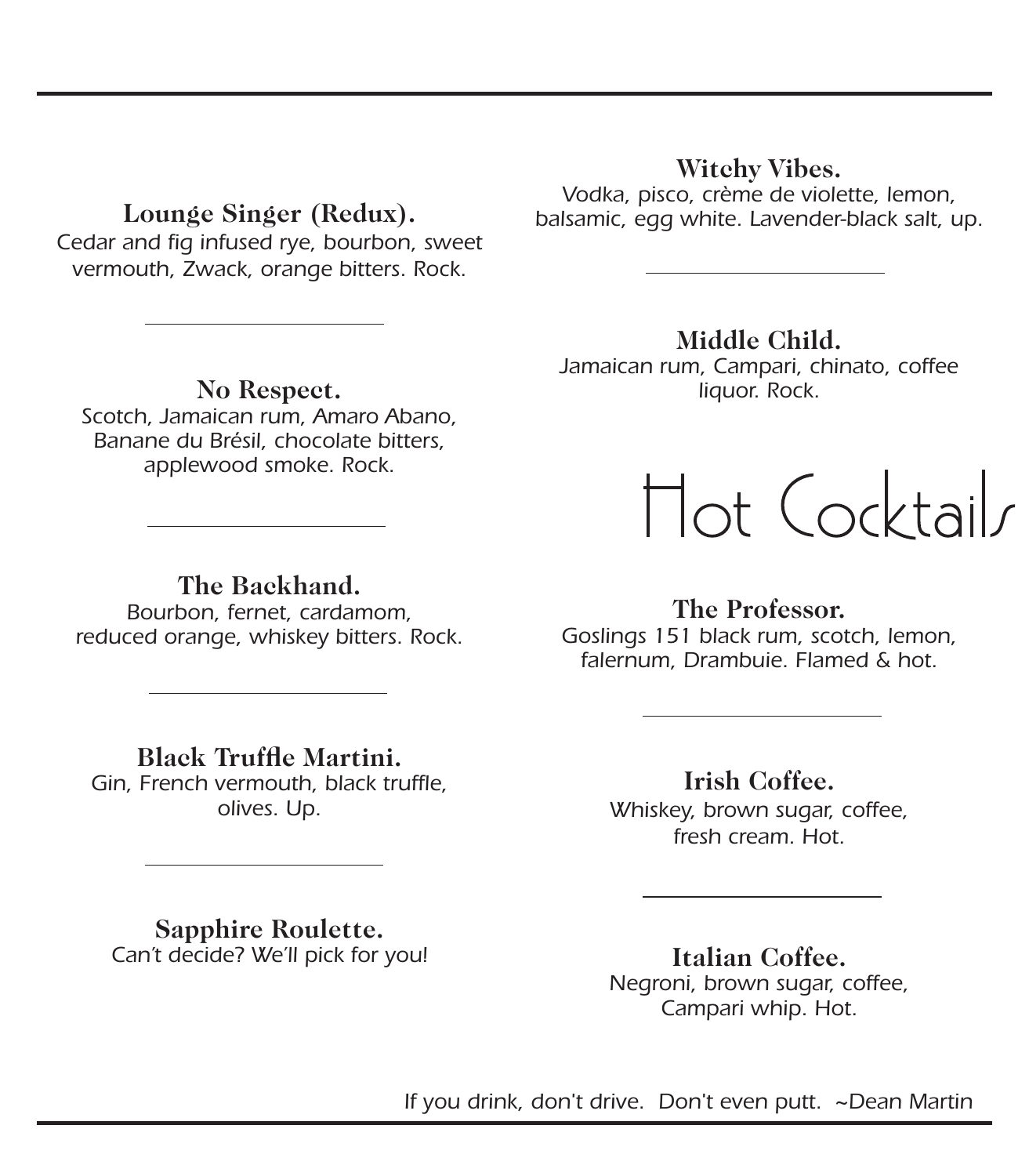CICI*I*ICI<br><sub>0</sub> #2.

*A selection of a few of our favorites that have stood the test of time.*

**Aperol Spritz.** *Aperol, sparkling wine, sparkling water. Rocks.* **\$11**

**Tuxedo #2.** *Freeland dry, fino sherry, absinthe, maraschino, orange bitters. Up.* **\$13**

**Prince Edward.** *Talisker Storm, Cocchi Americano. Drambuie. Rock.* **\$16**

**Trident.** *Cynar, aquavit, fino sherry, peach bitters. Rocks.* **\$13**

I I I I I I I I I I VI<br>We are always inspired by<br>Here are some drinks we *We are always inspired by our industry friends and peers. Here are some drinks we enjoy from around town, from some amazing bars and bartenders:* 

**Who's Foolin' Who?.**

*(Emily Mistell - Hey Love) Mezcal, lime, fino sherry, hot honey. Rocks.*  **\$13.**

**Oaxacan Nacional.**

*(Daniel Guidry - Bar Diane) Mezcal, Ancho Reyes, pineapple, lemon. Up.* **\$13.**

*Thank you for joining us at the Sapphire Hotel. We want you to feel at home here. If you or any member of your party has had too much to drink please inform us and we will get a cab and pay for it out of our safe streets fund. If you would like to donate to the fund there is a collection jar behind the bar.*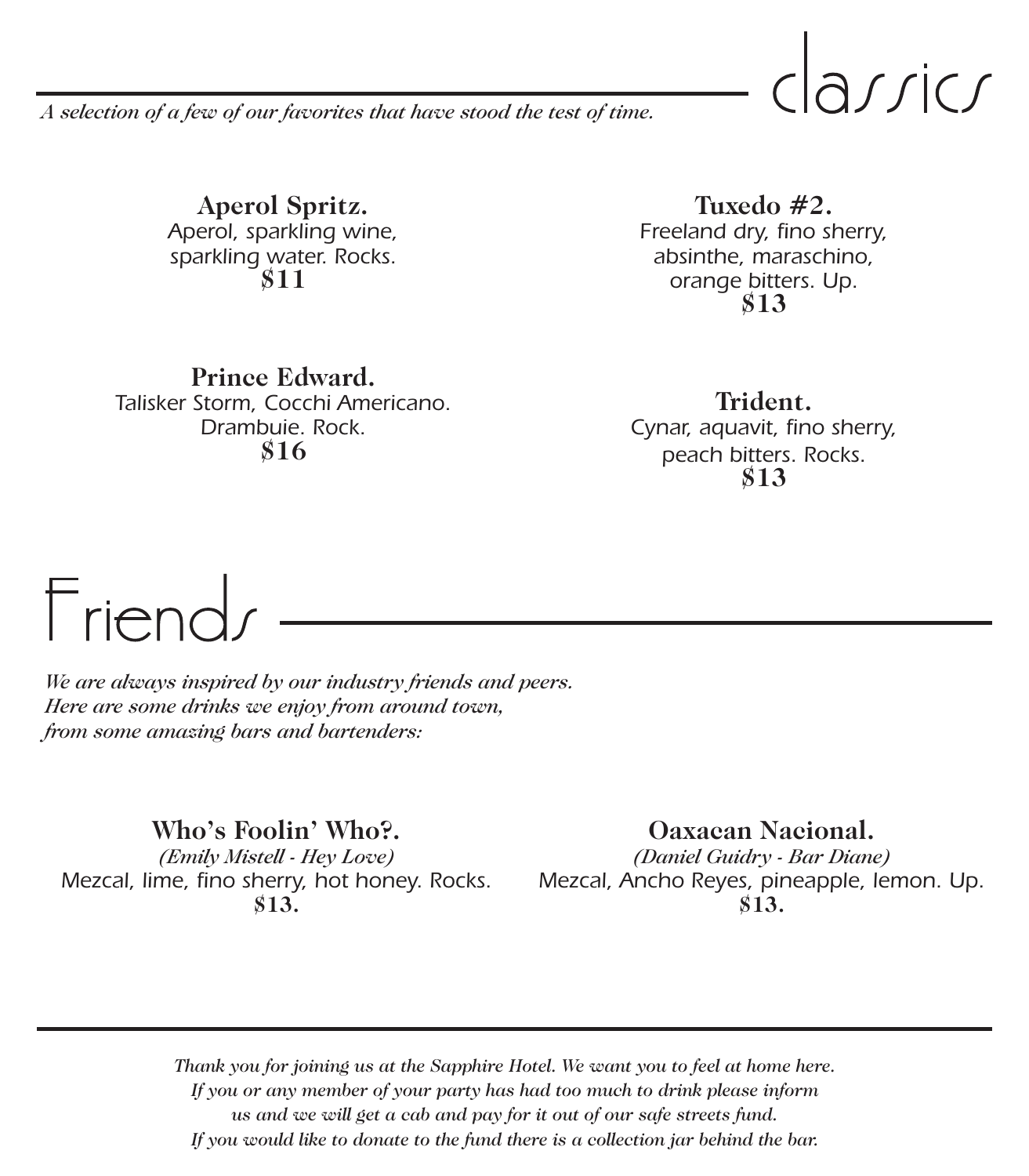## wine -

| Red                                        |           |     | Glass Bottle |
|--------------------------------------------|-----------|-----|--------------|
| '19 Fattoria Montellori Chianti            | <b>IT</b> | 10  | 39           |
| '18 Two Mountain Cabernet blend            | WA        | -11 | 43           |
| '19 Succés Vinícola Trepat                 | SP.       | 13  | 51           |
| '20 Loop de Loop Pinot Noir                | OR.       | 13  | 51           |
| '20 La Stoppa Trebbiolo Rosso              | IT        |     | 44           |
| '20 La Grange Tiphaine Gamay/Cab Franc/Côt | FR.       |     | 54           |
| '16 Reverdito Barolo                       | тт        |     | 63           |

#### **White**

| '18 Louis Latour Chardonnay                 | FR -           | 10  | 39 <sup>.</sup> |
|---------------------------------------------|----------------|-----|-----------------|
| '20 Bodegas Vidal Soblechero Verdejo/Viura  | S <sub>P</sub> | 11  | 43              |
| '20 Scenic Valley Farms Pinot Gris          | WA.            | -11 | 43              |
| '20 Christophe Avi Cab Franc/Sauvignon Rosé | FR.            | 11  | 43              |
| '20 Field Recordings Skin-contact/Orange    | CA.            | 10  |                 |
| '16 Love & Squalor Riesling                 | OR             |     |                 |

### **Sparkling**

| NV Scarpetta Frico Frizzante       | IT.             | $\mathbf Q$ |    |
|------------------------------------|-----------------|-------------|----|
| NV Gruet Brut Rosé                 | NM 11           |             | 43 |
| '20 Oro de Diamanti Rosato Pet-Nat | TT.             |             | 48 |
| NV Roederer Estate Brut            | CA <sup>1</sup> |             | 54 |

*Twas a woman who drove me to drink, and I never had the courtesy to thank her for it. ~W.C. Fields*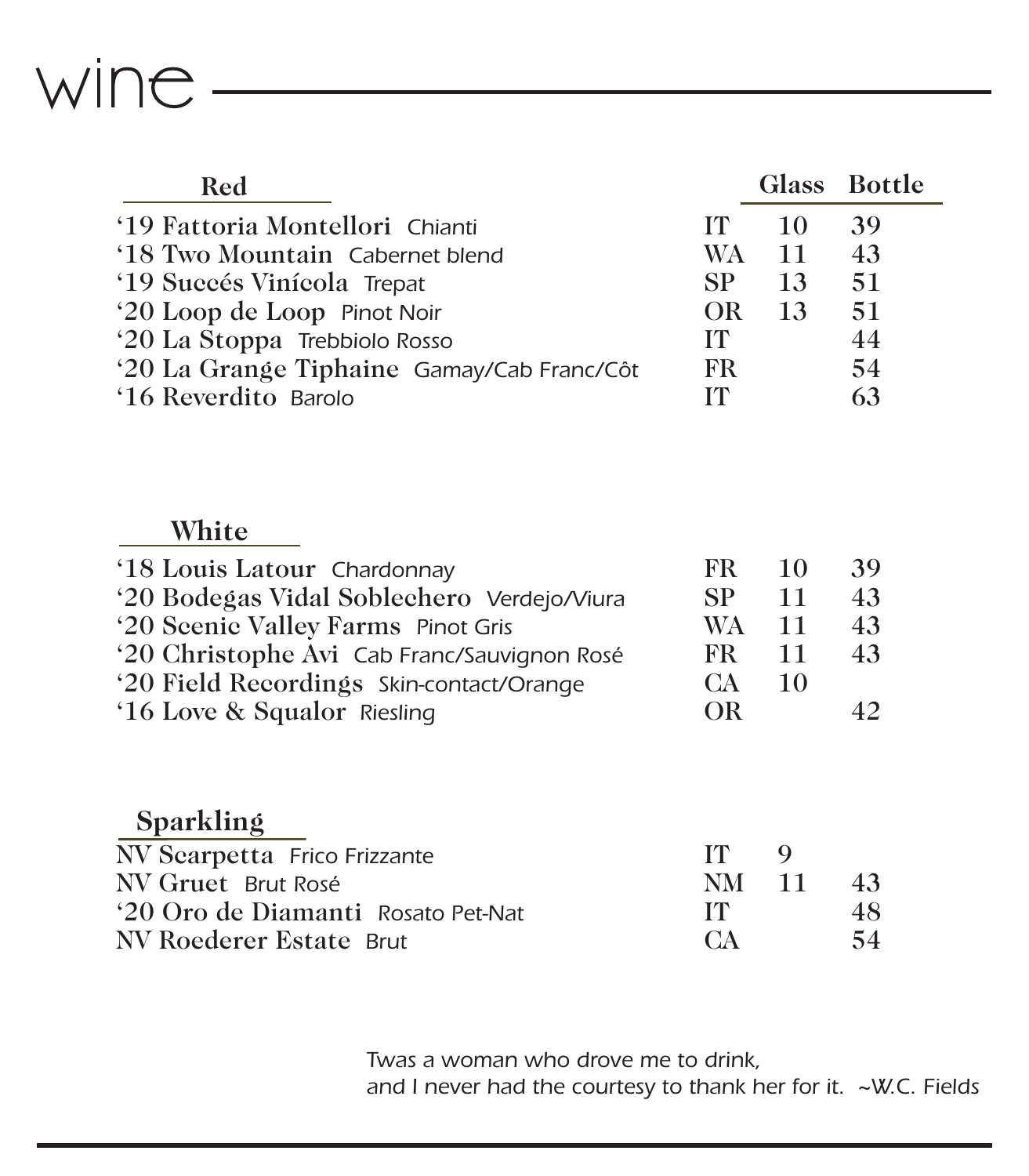# $J$  Corrected to  $S$  and  $\frac{1}{2}$   $\frac{1}{2}$

**House Salt & Vinegar Chips 3. ¤ ª**

**Soup du Jour 7./10.**

**House Pickles 9. ¤ ª** *Assortment of vegetables & a pickled egg.*

**Falafel 7. ¤ ª** *Tahini sauce.*

**Bacon Wrapped Dates 12. ¤**  *Stuffed with almonds & chevre.*

**Marinated Chicken Skewers 12. ¤** *White BBQ sauce.*

**Salmon Cakes 15. ¤**  *Stoneground mustard & onion aioli.* 

**Artichoke & Arugula Dip 10. ¤** *Warm with sliced baguette.* 

**Chicken Liver Mousse 11. ¤** *Mostarda, pickled onions & sliced baguette.*

**Polenta Fries 8. ¤** *Thick strips of creamy polenta, served with pomodoro sauce.*

**Grilled Asparagus 11. ¤ ª** *Walnut gremolata.*

**Olive Oil Poached Shrimp Cocktail 14. ¤** *Six poached shrimp with housemade preserved lemon cocktail sauce.*

**Steamed Clams 18. ¤**  *One pound of manila clams in a white wine broth with salsa verde & grilled bread.*

**Meze 12. ¤ ª** *Hummus, baba ganoush and vegetables with warm pita.* 

#### **Farmer's Platter 22. ¤**

*Choose three of the six farmstead cheeses and/or salumi listed in the back of the menu; with roasted garlic, fruit, nuts & baguette.*

**Nuts & Olives 8. ¤ ª**

**Hand-cut Fries 8. ¤ ª** *Garlic aioli. (truffled? +2)*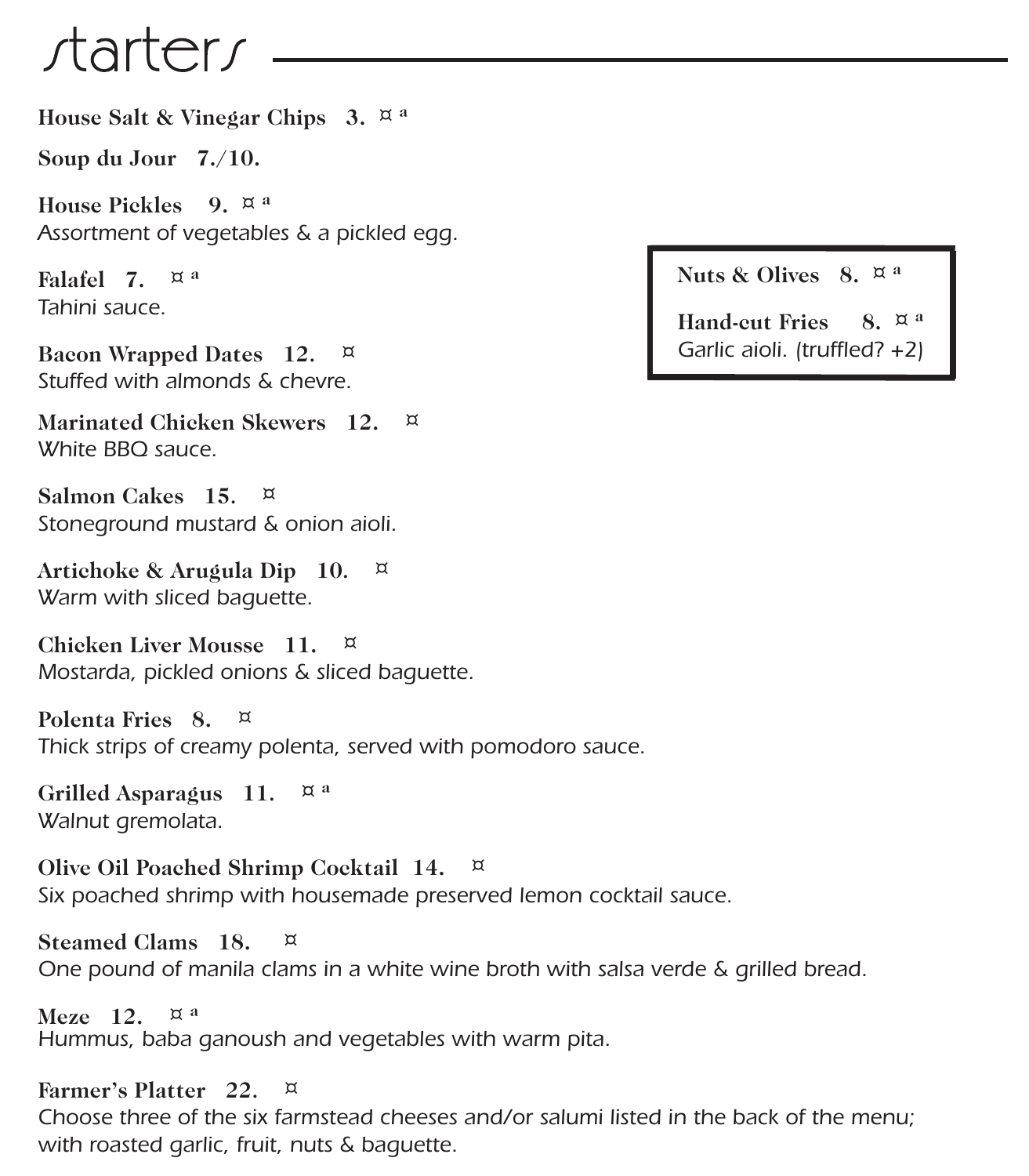**Sapphire 7./11. ¤ ª** *Mixed greens, citrus vinaigrette, candied walnuts & parmesan.*  $\sum_{\text{Sapphire}}$  7./11<br>Mixed greens, ci

**Caesar 8./12. • ¤**  *Housemade dressing, croutons & parmesan.* 

**Butter Bean & Butter Lettuce Salad 13. ¤ ª**

*Zesty I-talian dessing, butter lettuce, carrots, watermelon radishes, pickled chili peppers, butter beans & arugula pesto.*

*(Add marinated chicken for 7. poached shrimp for 6. grilled steak for 8.* **•***)*

Sapphire Burger<br>
On a rustic bun wi

#### **Sapphire Burger 16. • ¤**

*On a rustic bun with house chili aioli & salt and vinegar chips. (Add egg for 1. bacon for 3. cheese, carmelized onions or avocado for 2. substitute gf bun, salad or hand-cut fries for 2.)*

#### **Roasted Beet Burger 15. ¤ ª**

*Beets, black beans, rice, cashew & oat burger on a rustic bun with garlic aioli & salt and vinegar chips. (Add egg for 1. bacon for 3. cheese, carmelized onions or avocado for 2. substitute gf bun, salad or hand-cut fries for 2.)*

#### **Spicy Chicken Sandwich 15. ¤**

*Grilled boneless, skinless thigh on a potato bun with house chili aioli, chimichurri, pickles & salt and vinegar chips.*  **(***Add cheese for 2. bacon for 3. substitute gf bun, salad or hand-cut fries for 2.)*

#### **Macaroni & Cheese 15.**

*Four cheese sauce, topped with breadcrumbs. (Add pesto for 2. poached shrimp for 6. grilled steak for 8. •)* 

#### **Burro e Pomodoro 16. ¤ ª**

*Torchio pasta in a tomato butter sauce with with pecorino Toscano and fresh basil. (Add housemade sausage for 4. grilled steak for 8.* **•** *substitute creamy gf polenta cakes 1.)*

#### **8oz Culotte Steak 27. • ¤**

*With roasted potatoes, chimichurri and seasonal vegetable.*

*¤ can be made gluten free ª can be made vegan* 

*•Like all great things in the world, consuming raw or undercooked meats could potentially ruin your day.*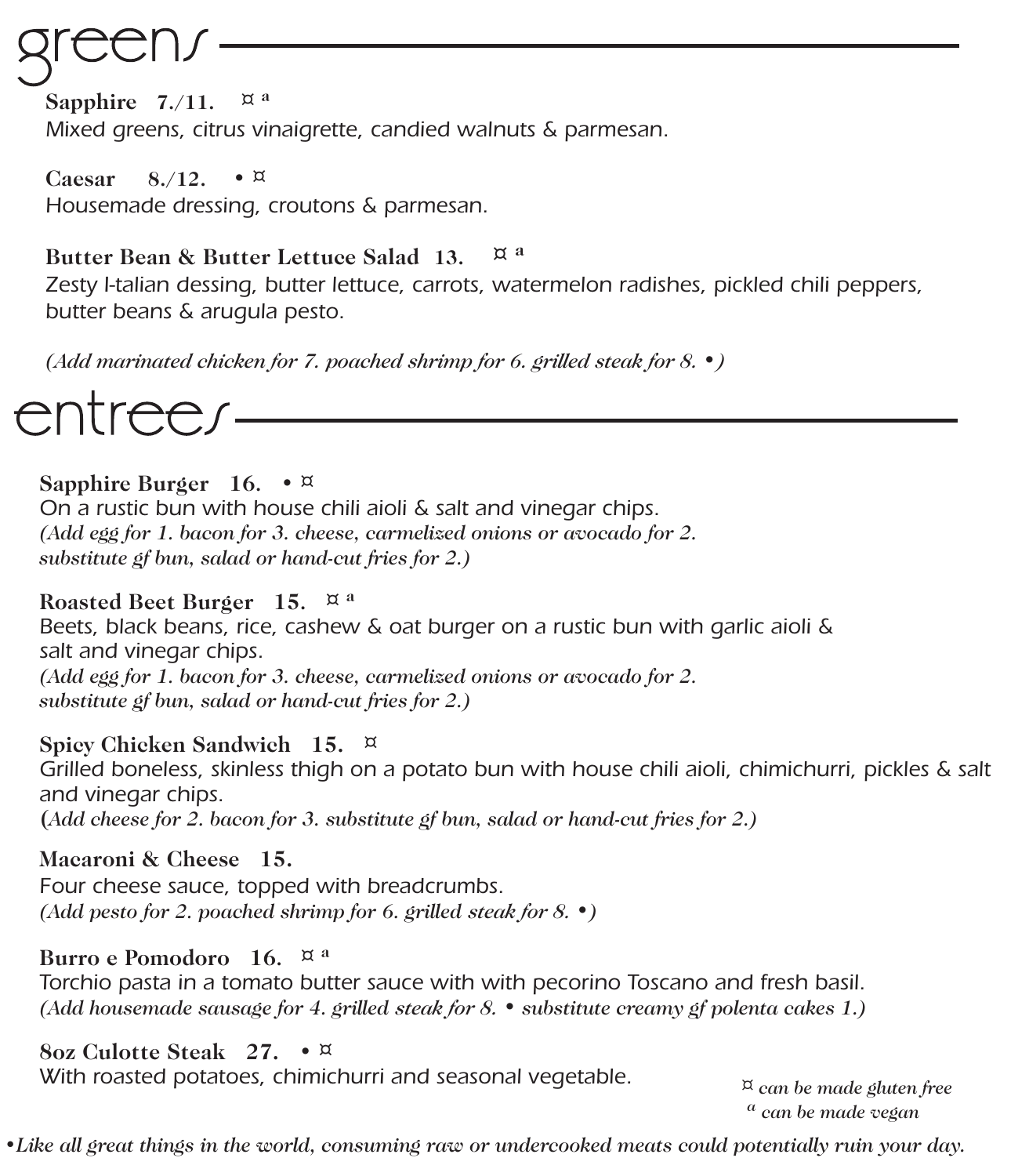

Bourbon Carame **Bourbon Caramel Crème Brûl**é**e 9. ¤ Molten Chocolate Lava Sundae 11. ¤** *Vanilla ice cream, peanut brittle, caramel & whipped cream.* **New York Cheesecake 11. ¤** *Hazelnut crust with strawberries.* **Single Fromage 9. ¤** *Figs, apple, candied walnuts & baguette. (Please see the farmer's platter selections from the back page of the menu.)* **Ramos Pinto** *Fine Ruby Port* **8. Ramos Pinto** *Fine Tawny Port* **8. Blandy's** *Rainwater Madiera* **8. Alessio** *Vino Chinato* **12. Bodegas Hidalgo**  *La Gitana Manzanilla* **8. Bodegas Hidalgo**  *Napoleon Amontillado* **10.** *(prices reflect a 3 oz pour)* fortified wine n/u<br>Leit*i*<br>Wate Leitz *N/A sparkling Riesling* 10. Water Avenue Coffee 3. *Drip with refills or 12oz cold brew*  Rotating La Croix 2. Steven Smith Tea 4. *Lord Bergamont, Fez Green, Red Nectar or Peppermint* Lemonade 4. Athletic Beer  $N/A$  12 oz. 5. Italian Soda 4. *Raspberry or vanilla* Goslings Ginger Beer 4. Steelhead Root Beer 4. San Pellegrino 3. Shirley Temple Soda 3. House Seasonal *mocktail* 6.

add a CBD shot **3.** 

*Marionberry, apricot or pear-ginger*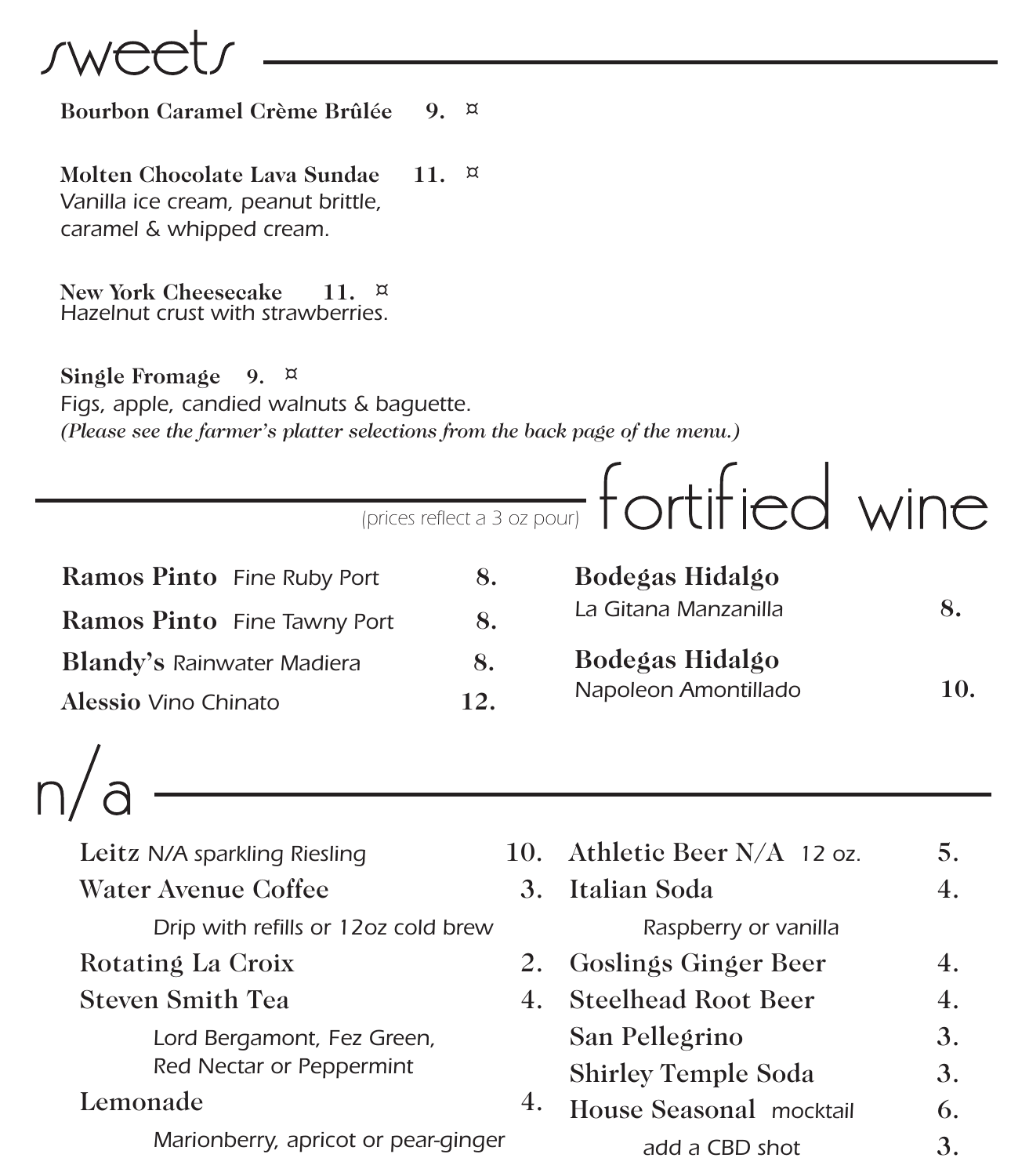

### **Bottled**

| PBR 16 oz.                | 3. |
|---------------------------|----|
| Estrella Daura gf 12 oz.  | 5. |
| Aval Cidre $g_f$ 12 oz.   | 6. |
| Kirin Ichiban 12 oz.      | 5. |
| Melvin IPA 12 oz.         | 5. |
| Weihenstephan Hefe 12 oz. | 5. |
| Modelo Especial 12 oz.    | 5. |
| Founders Porter 12 oz.    | 5. |
| Pfriem Pilsner 12 oz.     | 5. |

**Draught**

Ask your server about our rotating taps. *Prices vary.*

### **Special Bottled**

| Boulevard Tank 7 12 oz.               | 6. |
|---------------------------------------|----|
| Duchesse de Bourgogne 11.20z.         | 9. |
| Old Rasputin Imperial Stout 12 oz. 6. |    |



*Please understand that a 20% gratuity will be added to any receipt left unsigned. While we strive to accommodate everyone's dietary needs, we are not an allergen-free kitchen. Please inform your server if you do have food allergies.*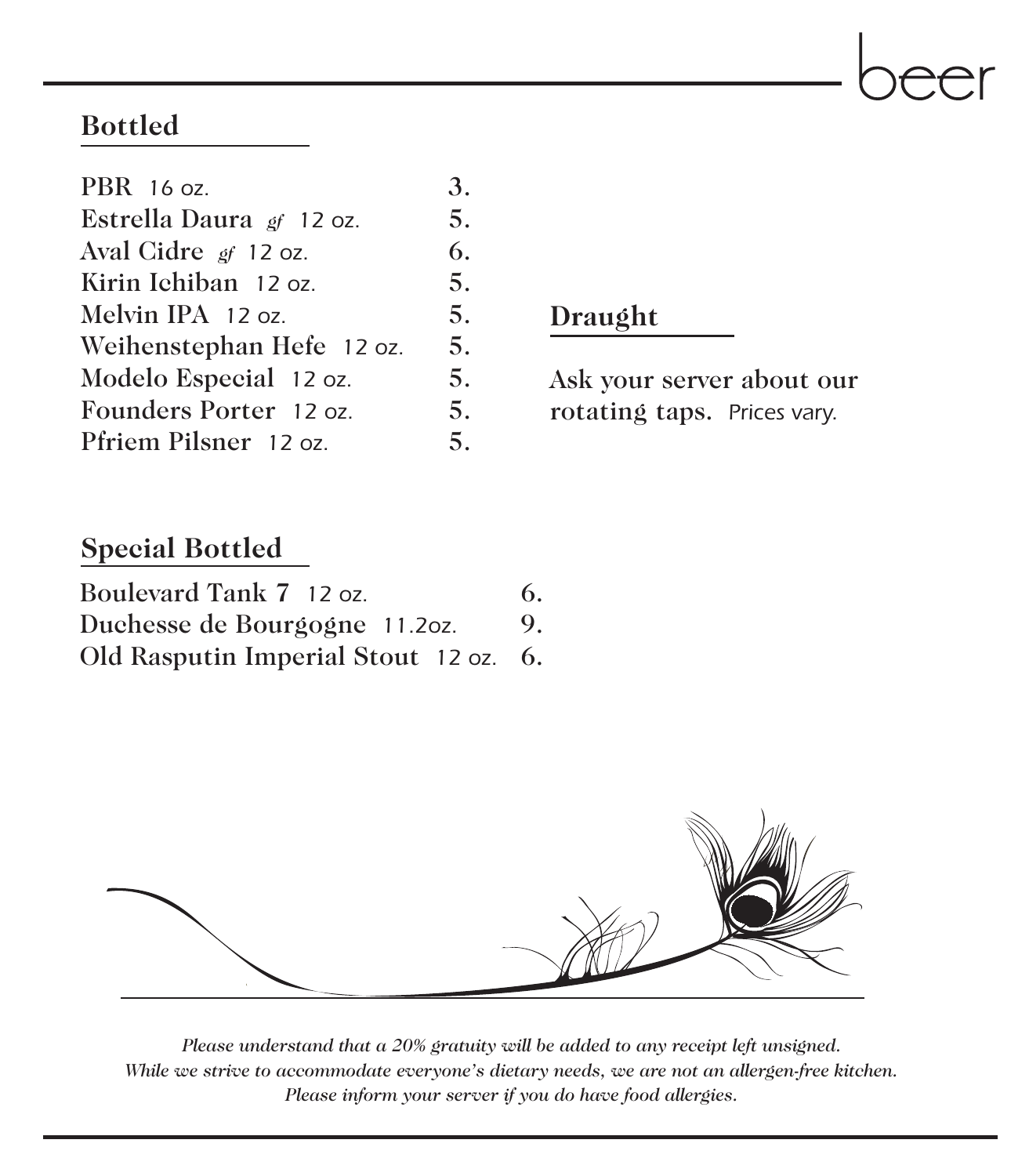## catalogue

| Whisk(e)y                                    |            |     | Ardbeg 10 yr                          | 13.       |
|----------------------------------------------|------------|-----|---------------------------------------|-----------|
| 1776 Rye                                     | 10.        |     | Ardbeg Wee Beastie                    | 12.       |
| Akashi                                       | 23.        |     | Ardbeg Uigeadail                      | 16.       |
| Amrut                                        | 15.        |     | Auchentoshan 12 yr                    | 14.       |
| Angel's Envy                                 | 12.        |     | Auchentoshan 3 Wood                   | 16.       |
| Basil Hayden's                               | 11.        |     | Balvenie Caribbean Cask               | 17.       |
| Bernheim Wheat                               | 10.        |     | Bowmore 12 yr                         | 14.       |
| <b>Big Bottom</b>                            | 9.         |     | Bruichladdich Islay Barley            | 16.       |
| Blood Oath Pact 7                            | 23.        |     | <b>Bruichladdich Laddie Classic</b>   | 14.       |
| <b>Branch Point Trit</b>                     | 12.        |     | Caol lla 12 yr                        | 14.       |
| <b>Buffalo Trace</b>                         | 9.         |     | Compass Box Hedonism                  | 24.       |
| <b>Bull Run</b>                              | 10.        |     | Compass Box Spice Tree                | 14.       |
| Connemara                                    | 11.        |     | Compass Box Oak Cross                 | 15.       |
| <b>Four Roses</b>                            | 9.         |     | Clynelish 14 yr                       | 14.       |
| George T. Stagg                              | 23.        |     | Glenfiddich 12 yr                     | 10.       |
| Highwest Double Rye!                         | 13.        |     | Highland Park 12 yr                   | 12.       |
| Jameson                                      | 9.         |     | Isle of Jura 10 yr                    | 14.       |
| Kavalan                                      | 24.        |     | Laphroaig 10 yr                       | 12.       |
| King Car                                     | 26.        |     | Laphroaig Cask Strength               | 18.       |
| Knob Creek                                   | 9.         |     | Laphroaig Quarter Cask                | 16.       |
| Knob Creek Rye                               | 10.        |     | Laphroaig Triple Wood                 | 20.       |
| <b>Makers Mark</b>                           | 9.         |     | Laphroaig Select                      | 13.       |
| McCarthy's Single Malt                       | 14.        |     | Lagavulin 16 yr                       | 18.       |
| Old Forrester 1897                           | 14.        |     | Macallan 12 yr                        | 14.       |
| Old Overholt Bonded/Rye                      | 9.         |     | Monkey Shoulder                       | 10.       |
| Old Rip Van Winkle 10yr                      | 21.        |     | Oban Little Bay                       | 15.       |
| Pikesville Rye                               | 14.        |     | Old Pulteney                          | 9.        |
| Stagg Jr                                     | 13.        |     | Port Charlotte 10 yr                  | 15.       |
| Sazerac Rye                                  | 10.        |     | Springbank 10 yr                      | 16.       |
| Toki                                         | 10.        | Rum |                                       |           |
| <b>Tullamore Dew</b>                         | 9.         |     | Appleton Estate 12 yr                 | 9.        |
| Tyrconnell                                   | 10.        |     | Bacardi 8 yr                          | 9.        |
| Uncle Nearest 1884                           | 13.<br>13. |     | Caña Brava                            | 10.       |
| Weller Single Barrel<br>Westward Single Malt | 15.        |     | Smith & Cross                         | 10.       |
| <b>Woodford Reserve</b>                      | 10.        |     | Cruzan Black Strap<br>Dos Maderas 5+5 | 8.<br>10. |
| Woodford Reserve Rye                         | 14.        |     | Goslings Black Strap/151              | 8.        |
| Willett Rye                                  | 18.        |     | Wray & Nephew overproof               | 8.        |
|                                              |            |     |                                       |           |

*1 oz. pours also available. Prices and availability are subject to popularity and the inventory of the olcc. As with everything, the only constant is change. Please do not hesitate to ask if we have any new items.*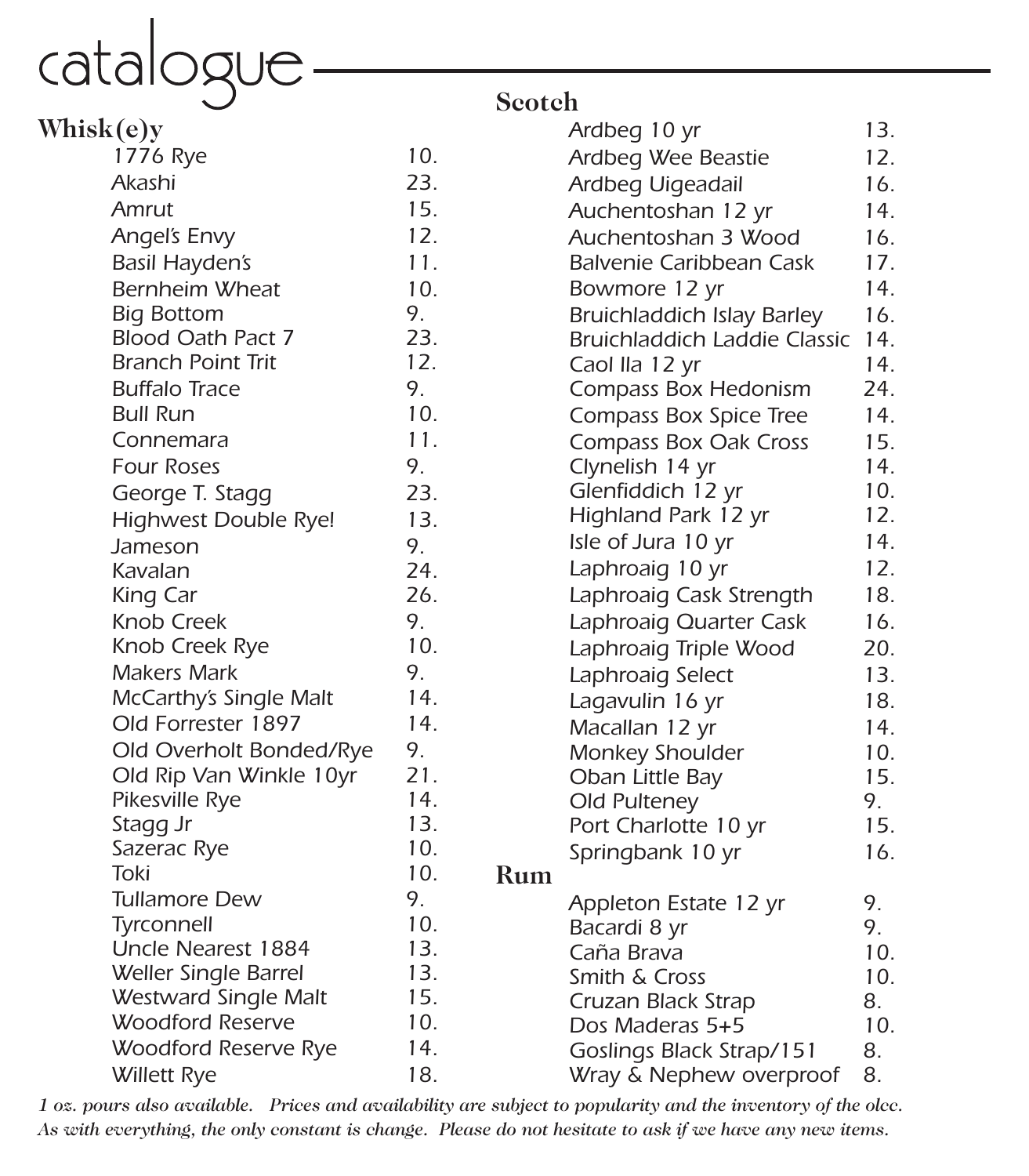| H | ٦<br><b>Service Service</b><br>., |
|---|-----------------------------------|
|---|-----------------------------------|

| Agave         |                              |     | E |
|---------------|------------------------------|-----|---|
|               | 7 Leguas Blanco              | 11. |   |
|               | 7 Leguas Anejo               | 14. |   |
|               | <b>Banhez Mezcal</b>         | 10. |   |
|               | Cazadores Reposado           | 9.  |   |
|               | Chamucos Blanco              | 12. |   |
|               | Don Julio Anejo              | 12. |   |
|               | Fortaleza Reposado           | 14. |   |
|               | Hussong's Reposado           | 9.  |   |
|               | Libelula Joven               | 8.  |   |
|               | Sauza Hornitos Reposado      | 9.  |   |
|               | Tapatio 110                  | 12. |   |
|               | Union Mezcal El Viejo        | 14. |   |
|               | <b>Vida Mezcal</b>           | 10. |   |
| <b>Brandy</b> |                              |     |   |
|               | <b>Boulard Calvados VSOP</b> | 12. |   |
|               | Clear Creek Oregon Brandy    | 11. |   |
|               | Clear Creek Pear             | 11. |   |
|               | Clear Creek Apple            | 9.  |   |
|               | Courvoisier VS               | 9.  |   |
|               | Kelt Tour Du Monde VSOP      | 20. |   |
|               | Pierre Ferrand Ambre         | 12. |   |
|               | Pierre Ferrand 1840          | 10. |   |
| Gin           |                              |     |   |
|               | Aviation                     | 9.  |   |
|               | <b>Bombay Sapphire</b>       | 9.  |   |
|               | Freeland                     | 11. |   |
|               | Freeland Dry Gin             | 11. |   |
|               | <b>Hendricks</b>             | 10. |   |
|               | Ransom Old Tom               | 10. |   |
|               | Roku                         | 9.  |   |
|               | Sipsmith                     | 11. |   |
|               | Sipsmith VJOP                | 14. |   |
|               | The Botanist                 | 11. |   |
| <b>Vodka</b>  |                              |     |   |
|               | <b>Grey Goose</b>            | 10. |   |
|               | Haku                         | 10. |   |
|               | <b>New Deal</b>              | 9.  |   |
|               | Tito's                       | 9.  |   |
|               | Volstead                     | 9.  |   |

|                                                 | catalogue  |
|-------------------------------------------------|------------|
|                                                 |            |
| Everything Else<br><b>Absinthe Ordinarie</b>    | 10.        |
|                                                 | 10.        |
| Amargo Vallet<br>Amaro Nonino                   | 10.        |
| Amaro Paolucci Ciociaro                         | 9.         |
|                                                 | 10.        |
| Ancho Reyes                                     | 9.         |
| Aperol<br>Averna                                | 10.        |
| <b>Benedictine</b>                              | 10.        |
| <b>Bonal Quinquina</b>                          | 9.         |
| Branca Menta                                    | 9.         |
| Calisaya                                        | 10.        |
| Campari                                         | 9.         |
| Chartruese (Green)                              | 16.        |
| Chartruese (Yellow)                             | 17.        |
| <b>Cherry Heering</b>                           | 9.         |
| Cocchi Americano                                | 8.         |
| Combier Kummel                                  | 9.         |
| Cointreau                                       | 10.        |
| Cynar                                           | 9.         |
| Crème de Violette                               | 10.        |
| Cynar 70                                        | 9.         |
| Drambuie                                        | 10.        |
| Fernet Branca                                   | 9.         |
| <b>Fernet Vallet</b>                            | 9.         |
| <b>Grand Marnier</b>                            | 10.        |
| Liquore Strega                                  | 10.        |
| Luxardo Amaro Abano                             | 9.         |
| Luxardo Maraschino                              | 9.         |
| Luxardo Sambuca                                 | 9.         |
| Pernod                                          | 10.        |
| Pimms                                           | 9.         |
| R. Jelinek Fernet                               | 8.         |
| Ramazotti                                       | 9.         |
| Ricard                                          | 10.        |
| St. Germain                                     | 11.        |
| St. George Absinthe                             | 15.<br>10. |
| <b>Stone Barn Apricot</b><br><b>Unicum Plum</b> | 9.         |
| Zirbenz Stone Pine                              | 10.        |
|                                                 |            |